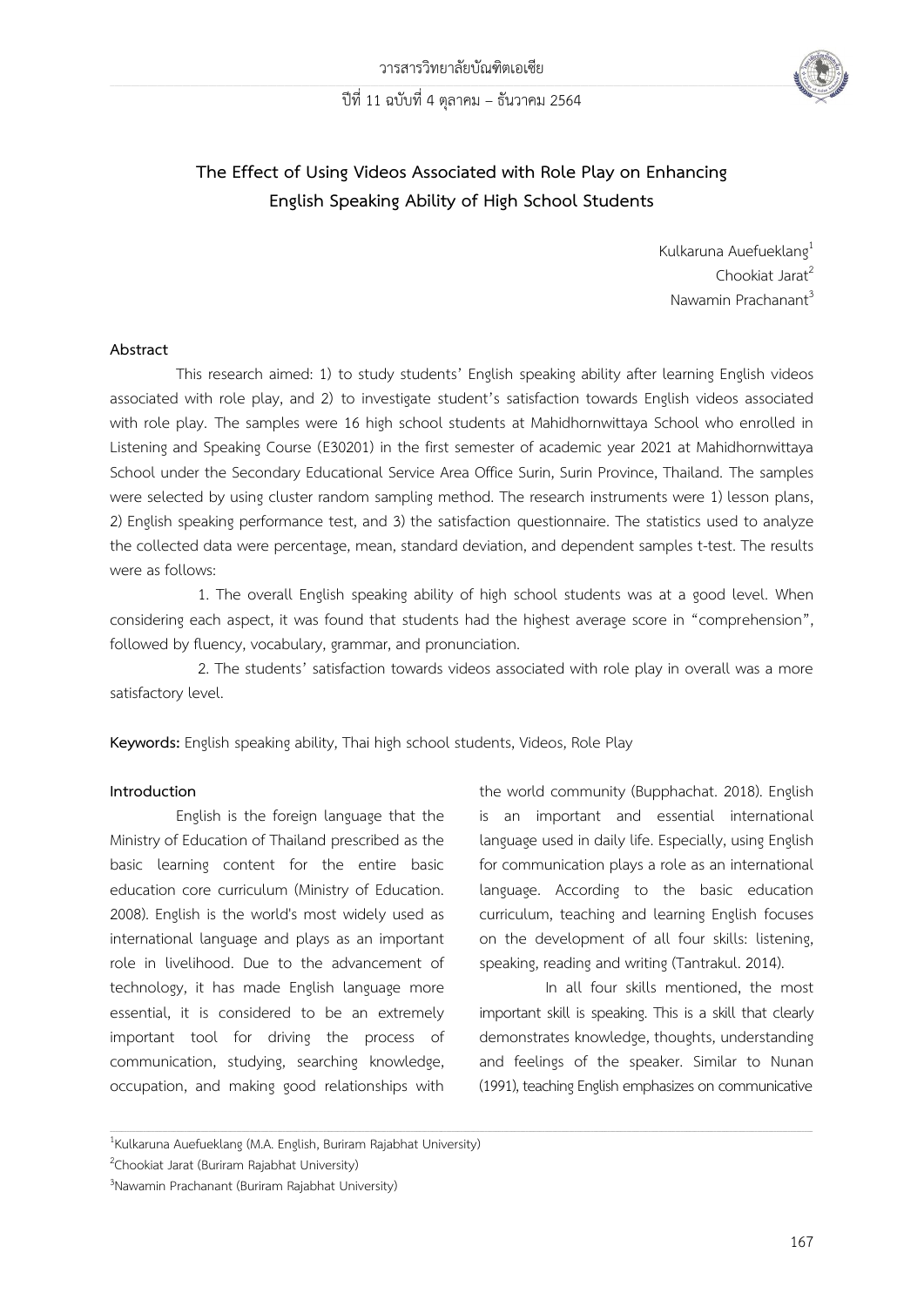

approach by focusing on developing four skills: listening, speaking, reading and writing. While Ur (1996) states that speaking seems to be the most crucial skills in terms of communication and interaction.

In Thailand, the English language course is set to provide a foreign language course for studying. Students rarely have the opportunity to speak or use English in their daily life, except when they study English in the classroom. However, Khamkhien (2010) states that English speaking is deemed to be difficult for Thai students since English is not their native language. Similar to Khamkhien, Shumin (1997) points out that speaking English is extremely difficult for learners. They often do not speak English well because they are not surrounded in an environment where English is used for communication. The learners lack of fluency in language structures, expressions and understanding the cultures of the native speakers. Furthermore, Moontadee et al (2016) claim that teachers focus on language structures rather than practicing speaking. The students are not eager to speak. They are unable to apply what they have learned to communicate and they cannot use spoken language properly according to the occasions and situations.

The researcher, as an English teacher who has been teaching English at Mahidhornwittaya School, Surin, Thailand for 5 years, finds that most students have a variety of learning problems in English. The causes of the problems are concerned with the limitation of background knowledge of the students and some of them lack of awareness of learning language. Especially speaking skills, the students cannot use English in conversation or communicate with others effectively. They cannot speak or express their feeling, thoughts and ideas in English. In addition, they do not have self-confidence for pronouncing English words and most of them feel shy whenever the teacher asks them to speak

English. However, the English teachers' ineffective teaching approaches used also cause the problem. Garder (1985) states that the teacher and the teaching methods are the factors that affect good attitude for speaking English and lacking of motivation to speak English. In the English classroom, teachers and teaching methods play an important role in shaping the attitudes of the learners. If the teacher has good language teaching skills, interesting teaching methods, and good personality, these can motivate and encourage the learners to learn and speak English.

To contribute the ways to solve the problems of teaching English speaking, there are lots of methods to improve students' speaking ability. It seems like a great challenge for the researcher to focus on using of role play and videos to solve the problem of speaking. The researcher studied the findings of the effects of role play and videos through improving speaking skills. Below are some of the research studies that support the using of role play and videos.

Krebt (2017), Kusnierek (2015), Neupane (2019), Suryani (2015), and Zidouni (2014) conducted the research by using role plays to improve students' speaking skills. The results showed that role play has significant effect on improving students' speaking skills. It is an effective teaching technique to teach speaking and promote students to communicate in English. Some students had overcome their fear of speaking in front of the people whom they do not have a close relationship. They liked to move in class to practice in role play technique such as group work and peer.

Albahlal (2019), Boonbandol and Soontornwipat (2016), Lestari (2019), Riswandi (2016), Sihem (2013) , and Yukselir and Komur (2016) studied various of videos and found that students have good English skills. Videos improved their speaking skills including; fluency, vocabulary, pronunciation, grammar, and content. It helped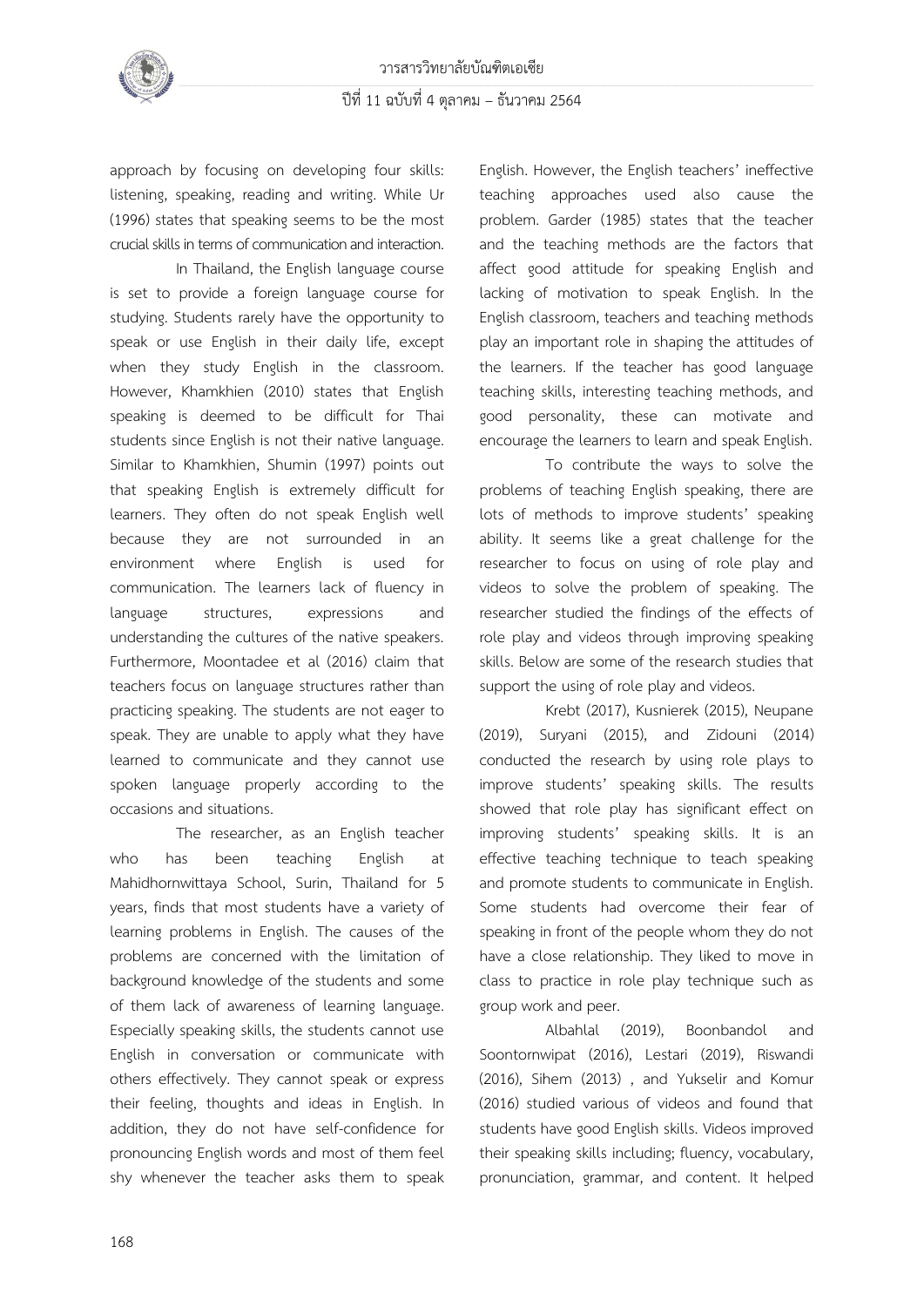

student guess the meaning of unfamiliar words, reduced the students' anxiety, helped students learn faster and retain the students' attention during class. Furthermore, the videos developed students' communicating abilities and it can increase their performance. Thus, it is no doubt that role play and videos can improve students' speaking skills effectively. Therefore, the role play and English videos have been chosen for this research work with the belief in its efficacy and capability in motivating students' learning.

It seems like a great challenge for the researcher as an English teacher to solve the problem of students' speaking ability, motivate and encourage the students to be active in speaking English. This investigation emphasizes on learning English videos associated with role play to advocate the students' speaking skills for high school students at Mahidhornwittaya School. Especially, the results of this investigation can be used as a guideline for the development of the teaching methods for teachers who emphasize on teaching English speaking skills.

### **Purposes of the Study**

1. To study the students' English speaking ability after learning through videos associated with role play.

2. To compare the students' satisfaction towards before and after learning through the videos associated with role play.

### **Methodology**

### **1. Population and Samples**

The population of this study included 70 high school students who enrolled in Listening and Speaking Course (E30201) in the first semester of academic year 2021. They were from three schools: 16 from Mahidhornwittaya School, 30 from Raewitthaya School and 24 from Sangsupprachawittayacarn School under the Secondary Educational Service Area Office Surin, Surin Province, Thailand.

The samples of the study were 16 high school students who enrolled in Listening and Speaking Course (E30201) in the first semester of academic year 2021 at Mahidhornwittaya School under the Secondary Educational Service Area Office Surin, Surin Province, Thailand. They were selected by using cluster random sampling method.

### **2. Research Instruments**

The research instruments in this study were videos associated with role play lesson plans, English speaking performance test, and the satisfaction questionnaire. The details of each instrument were as follows:

### **2.1 Lesson plans**

The researcher constructed six lesson plans based on the Listening and Speaking Course (E30201) curriculum of Grade 10-12. Each lesson plan included using videos associated with role play activity. The contents were related the CEFR (Common European Framework of Reference for Languages) which consisted of personal identification, travel, education and future career, health and welfare, shopping, and food and drink. The completed lesson plans were submitted to the thesis advisors to check the correctness and appropriateness, and then the three experts checked the face validity. Finally, all six lesson plans were group-trying out for the efficiency.

# **2.2 English speaking performance test**

English speaking performance test was used to evaluate students' speaking ability. The students took the performance test after they finished learning English videos associated with role play lesson plans. There were six items for this test including item 1. Introducing, item 2. Rooms in the house, item 3. Interview for jobs, item 4. Fitness center, item 5. Buying sneakers, and item 6. Ordering food. The English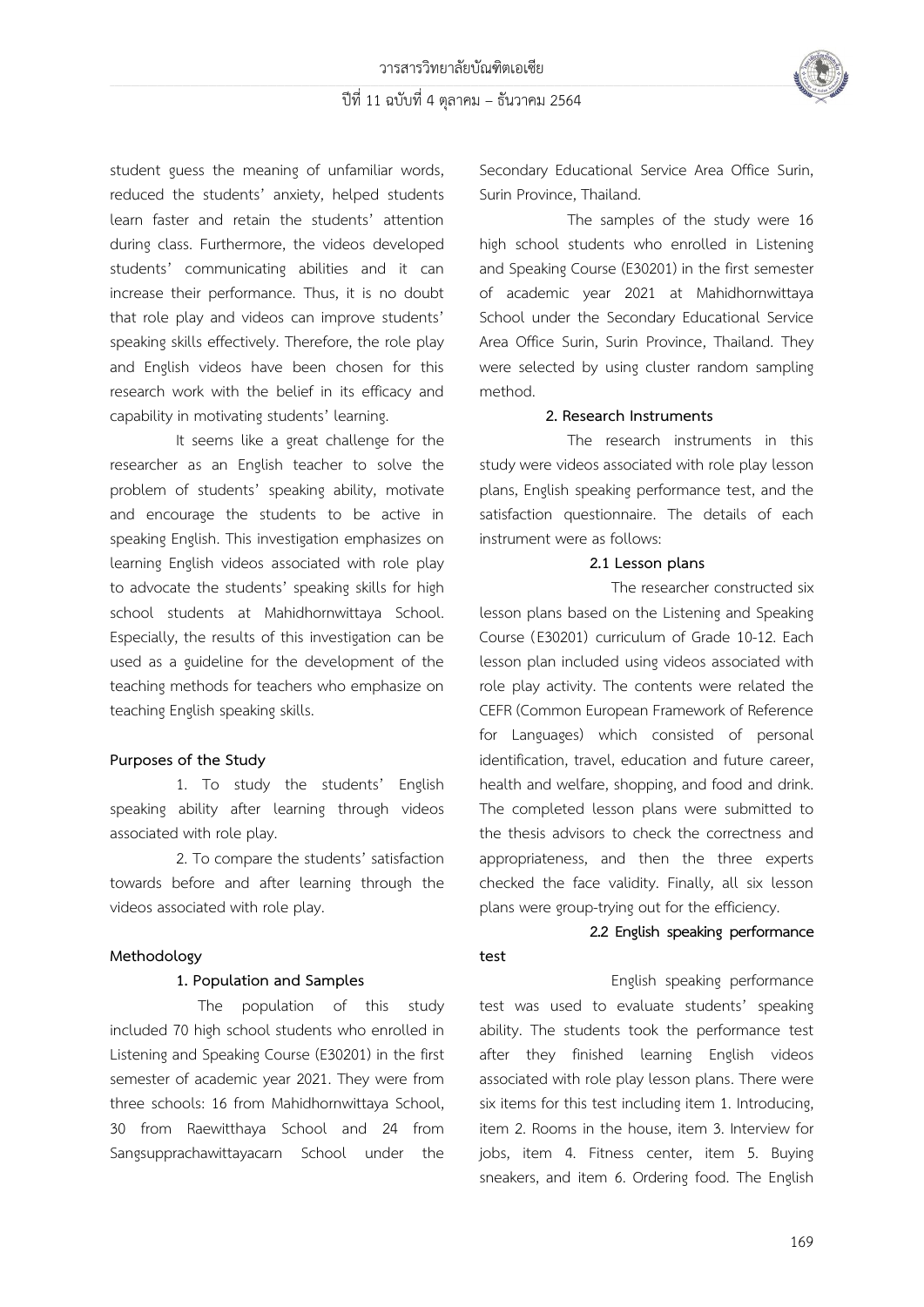

speaking performance test were submitted to the thesis advisors to check the correctness and appropriateness, and then the three experts checked the face validity. Students worked in pair to role a play as the non-scripted role play. They prepared the role play for five minutes. Each pair did the role play with the topic selected about three to five minutes to the class. In the time of presentation, three raters (two native speakers and the researcher) evaluated their English speaking ability. All role play presentations were recorded in case of the uncertainty of scoring by both pair of students and teachers can be repeated it again.

### **2.3 Satisfaction Questionnaire**

The questionnaire was used to find the students' satisfaction towards learning English videos associated with role play. The questionnaire was divided into two main parts: the first part consisted of 10 questionnaire items of a five-point with Likert's rating scales. The second part was additional information or other opinions from the students about learning through English videos associated with role play. The questionnaire statements were examined by the thesis advisors for correctness and appropriateness, and validated by the three experts. The questionnaire was tried out with 24 high school students from Sangsupprachawittayacarn School under the Secondary Educational Service Area Office Surin, Surin Province, Thailand to find out the reliability.

#### **3. Data Collection**

The samples participated for 21 periods in Listening and Speaking Course (E30201) once a week. The six videos associated with role play lesson plans were designed into three main steps of role play proposed by Krebt (2017); pre role play step, while role play step and after role play step.

In the pre role play step, the researcher prepared the target language used in the role play from the chosen topics. The students were given the words or phrases used in role play techniques in order to participate effectively. They practiced role play without taking times to know the meaning of unfamiliar words.

The second stage, while role play step, the students read the text and acted in the role as clarified in the model conversation. The students studied the words and idioms needed and be acquainted with the situation. They created and wrote their new own script based from the original model without helping from the teacher. All students did the writing and tried to correct their mistakes without saying it loudly. They were randomly divided into new partner every week to avoid sitting with the same partner. Before they started doing the role play, they had enough time to prepare themselves between two students. They were asked for help from their teacher or any higher level groups while practicing. Then, the students began typing their own text and each student played both roles in the conversation. While doing a role play, recording audio had already been done at the same time as they acted their role play with 3-5 different students.

The last stage, after role play step, the students received feedback from each other and the teacher. They can share their opinions freely about how they want to interact in certain role but they were unable to do it. After they finished learning through videos and performing the role play in each lesson plan, the students were asked to have performance test which was evaluated their speaking ability. Then, the samples took the performance test at the end of the six lessons. After the test, the students were asked to fill out the satisfaction questionnaire.

### **4. Data Analysis**

**test**

# **4.1 English speaking performance**

The English speaking performance test were evaluated by using the scale adapted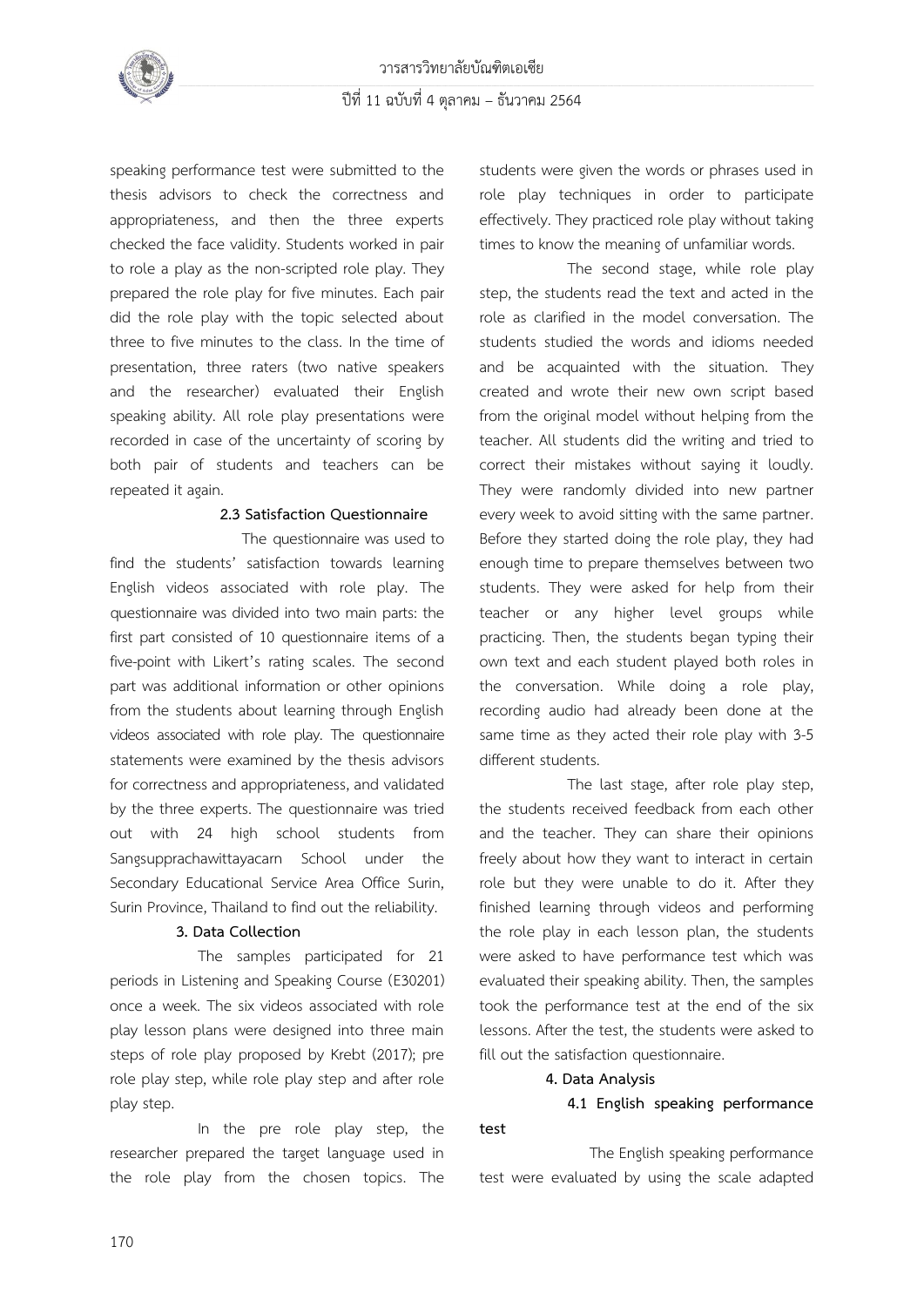

from Harris (1986; cited in Prachanant. 2015). These rubrics were classified into 5 categories: pronunciation, grammar, vocabulary, fluency, and comprehension. Each category gave 5 points. The scores from the English speaking of each student evaluated by three raters (two native speakers and the researcher) were calculated by using mean  $(\overline{x})$ , and conversed to percent (%). In order to see the level of the students' English speaking ability, the criteria from Harris (1986; cited in Prachanant. 2015) were applied as follows:

Dependent samples t-test was used to compare the difference posttest and retention test mean score to detect a significant difference set at .05. The role play activity, assessment and evaluation in speaking ability were analyzed based on the concepts adapted from Harris (1986. cited in Prachanant. 2015).

### 4.2 Satisfaction questionnaire

After checking the completion of each questionnaire, the data gathered from the questionnaires were statistically analyzed by using Statistic Package for Social Science (SPSS) mainly focusing on the descriptive statistical analysis i.e., alpha co-efficient of Cronbach was used to calculate the reliability of questionnaire. Percentage (%) was used to calculate the data of the personal information of the samples. Mean  $(\overline{x})$ , standard deviation (S.D.), and dependent sample t-test were used to investigate the students' satisfaction toward learning through videos associated with role play lesson plans.

## **5. Findings**

**5.1 Students' English speaking ability after learning through videos associated with role play**

The scores from the English speaking of each student evaluated by three raters (two native speakers and the researcher). After computing the real scores of the students from raters, the researcher calculated the students' scores from each rater to know the percent of the students who got excellent, good, mediocre, poor, and very poor levels in English speaking ability towards using videos associated with role play. The results can be presented in the following table.

| Score range | Level of Speaking Ability | Frequency(f) | Percent(%) |  |
|-------------|---------------------------|--------------|------------|--|
| 81-100      | Excellent                 | ⌒            | 12.50      |  |
| 61-80       | Good                      | Q            | 56.52      |  |
| $41 - 60$   | Mediocre                  |              | 31.25      |  |
| $21 - 40$   | Poor                      |              | 0.00       |  |
| $0 - 20$    | Very Poor                 |              | 0.00       |  |
|             | Total                     | 16           | 100.00     |  |

**Table 1**: Frequency and percent of the students' English speaking ability according to raters

As shown in the table 1, it indicated that most of students ( $f = 9$ , 56.52%) were in good level, 5 students (31.25%) were in mediocre, 2 students (12.50%) were in excellent, and none of students was in poor and very poor level of English speaking ability.

It could be concluded that the high school students were in good level of English speaking ability towards using the videos associated with role play.

After getting the students' scores from the raters, the researcher classified the students'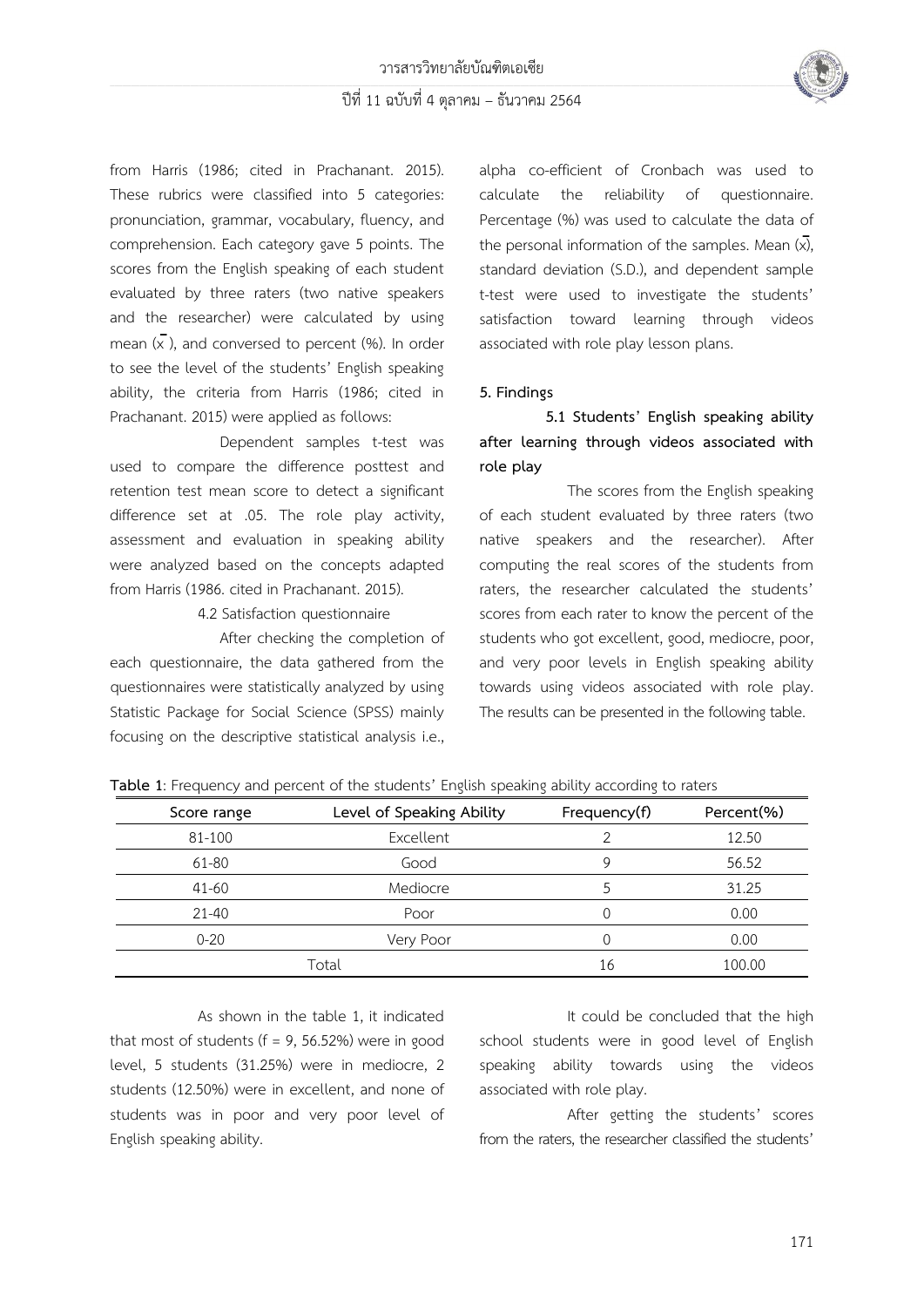

scores based on each component of English speaking as shown in Table 2 below.

Table 2 illustrates the students' average scores for each aspect of English speaking towards using the videos associated with role play according to the three raters (researcher and two English native speakers). The findings show that

the average score of the high school students in English speaking towards using the videos associated with role play in overall was 70.76%. The highest average score was comprehension (78.00%), followed by fluency (72.75%). In contrast, the lowest average score was pronunciation (64.03%).

**Table 2:** The students' average scores for each aspect of English speaking according to raters

|                     | Rater 1 |       | Rater 2 |       | Rater 3  |       | Average    |
|---------------------|---------|-------|---------|-------|----------|-------|------------|
| Aspects of speaking | X       | $\%$  | X       | $\%$  | $\times$ | %     | scores (%) |
| Pronunciation       | 6.15    | 61.70 | 6.37    | 63.70 | 6.67     | 66.70 | 64.03      |
| Grammar             | 6.68    | 66.80 | 6.75    | 67.50 | 6.79     | 67.90 | 67.40      |
| Vocabulary          | 7.10    | 71.10 | 7.25    | 72.50 | 7.19     | 71.90 | 71.83      |
| Fluency             | 7.15    | 71.15 | 7.31    | 73.10 | 7.40     | 74.00 | 72.75      |
| Comprehension       | 7.65    | 76.50 | 7.80    | 78.00 | 7.95     | 79.50 | 78.00      |
| Total               | 6.94    | 69.40 | 7.09    | 70.90 | 7.20     | 72.00 | 70.76      |

# **5.2 Students' satisfaction towards the videos associated with role play**

This section presents results of the analysis of the quantitative data from the

questionnaire used in this research to find the students' satisfaction after being taught through the videos associated with role play. The results were shown in Table 3.

**Table 3:** The students' satisfaction towards the videos associated with role play

| No.            | <b>Statements</b>                                           | $\mathsf{x}$ | S.D. | Interpretation    |
|----------------|-------------------------------------------------------------|--------------|------|-------------------|
| $\mathbf{1}$   | I enjoy the activities provided in the lesson plans of      | 4.63         | 0.50 | The most          |
|                | speaking by using the videos associated with role play.     |              |      | satisfaction      |
| 2              | Learning speaking through the videos associated with        | 4.38         | 0.62 | More satisfaction |
|                | role play lessons are fun and interesting.                  |              |      |                   |
| 3              | Learning speaking through the videos associated with        | 4.50         | 0.52 | The most          |
|                | role play lessons could improve my speaking ability.        |              |      | satisfaction      |
| 4              | I am confident to speak English after I have learned        | 4.25         | 0.68 | More satisfaction |
|                | through the videos associated with role play lessons.       |              |      |                   |
| 5              | The contents and activities for practicing speaking are     | 4.50         | 0.52 | The most          |
|                | suitable to my English level.                               |              |      | satisfaction      |
| 6              | Learning through the videos associated with role play       | 4.56         | 0.51 | The most          |
|                | helped me understand the contents well.                     |              |      | satisfaction      |
| $\overline{7}$ | English<br>speaking<br>through<br>Learning<br>the<br>videos | 4.19         | 0.66 | More satisfaction |
|                | associated with role play lessons are useful for my         |              |      |                   |
|                | further study.                                              |              |      |                   |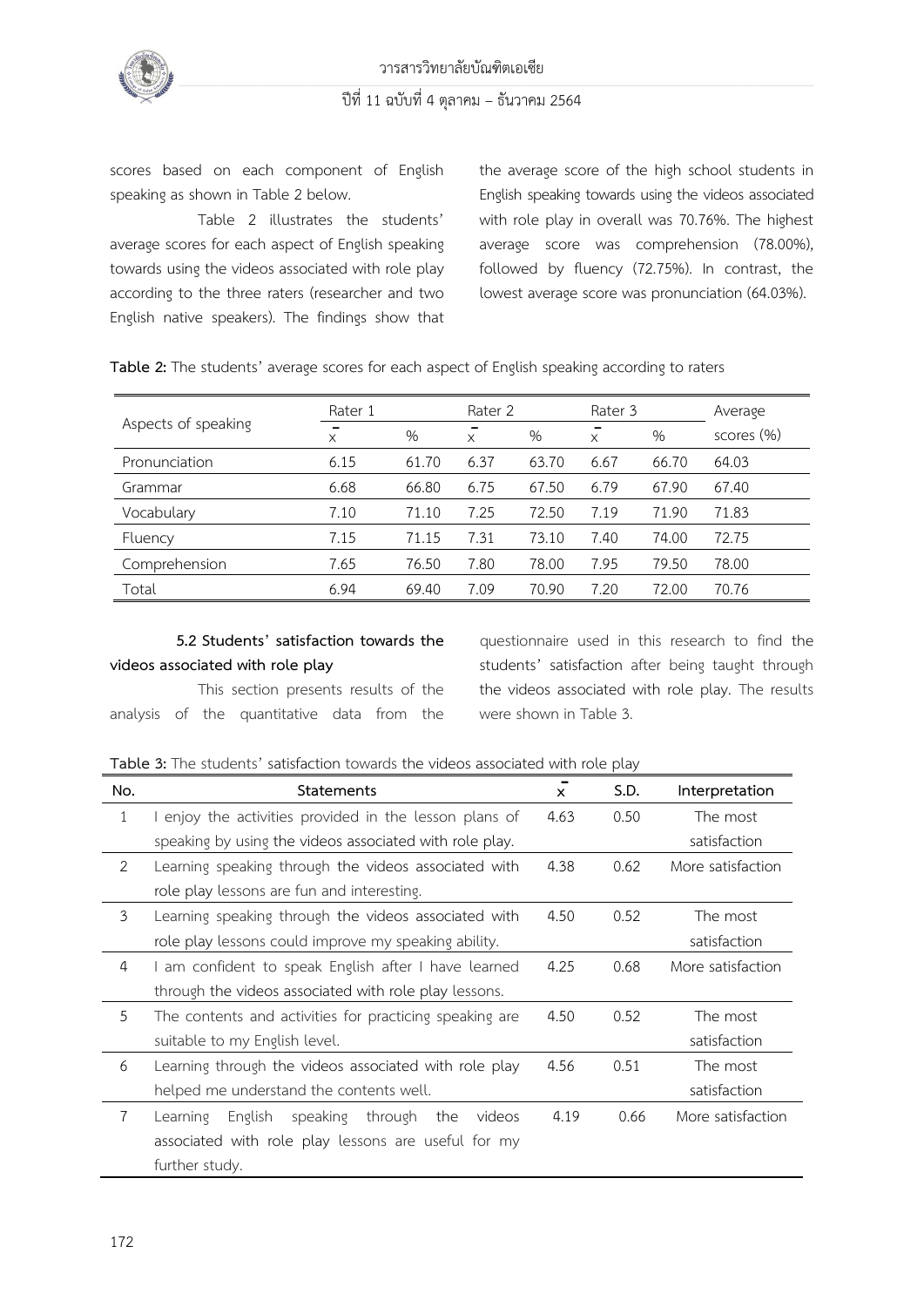

# ปีที่ 11 ฉบับที่ 4 ตุลาคม – ธันวาคม 2564

| 8  | speaking through the<br>English<br>videos<br>Learning   | 4.31 | 0.79 | More satisfaction |
|----|---------------------------------------------------------|------|------|-------------------|
|    | associated with role play enhances my learning.         |      |      |                   |
| 9  | feel motivated when learning English speaking by        | 4.44 | 0.51 | More satisfaction |
|    | doing and practicing in all lessons.                    |      |      |                   |
| 10 | have positive attitude towards learning English         | 4.50 | 0.63 | The most          |
|    | speaking by learning the six lesson plans of the videos |      |      | satisfaction      |
|    | associated with role play.                              |      |      |                   |
|    | Grand total                                             | 4.42 | 0.59 | More satisfaction |

As displayed in Table 3 above, presented the students' satisfaction towards the videos associated with role play. The result showed that 1) they enjoyed the activities provided in the lesson plans of speaking by using the videos associated with role play was at the most satisfaction level with the mean score of 4.63 and the standard deviation of 0.50, 2) learning through the videos associated with role play helped them understand the contents well was at the most satisfaction level with the mean score of 4.56 and the standard deviation of 0.51, 3) they had positive attitude towards learning English speaking by learning the six lesson plans of the videos associated with role play was at the most satisfaction level with the mean score of 4.50 and the standard deviation of 0.63. In contrast, learning English speaking through the videos associated with role play lessons was useful for my further study was at more satisfaction level with the mean score of 4.19 and the standard deviation of 0.66.

### **6. Discussion**

**6.1 Students' English speaking ability after learning through videos associated with role play**

The findings revealed that the English speaking ability on using the videos associated with role play of high school students at Mahidhornwittaya School as a whole was at good level. This could be explained by the fact that using the videos associated with role play can motivate the students to speak English. They can freely use their language related to the topics learned. The researcher roles as the motivator and facilitator when they do the role play during the classroom. Moreover, the topics for their role play are familiar with them as well as they are the high school students and the videos are interesting; these may affect their English speaking ability as in good level. This finding is consistent with Riswandi (2016) who revealed that videos developed students' speaking skill and found some aspects were improved including fluency, vocabulary, pronunciation, grammar, and content. Also, the finding is similar to Krebt (2017) who indicated that using role-play improved Iraqi EFL students' speaking skill.

When considering at each aspect, it was found that students had the highest average score in "comprehension"; in contrast, they had the lowest average score in "pronunciation" This means that comprehension seems to be the easiest aspect in speaking while pronunciation tends to be the most problematic in English speaking of the high school students.

In terms of pronunciation, it could be clearly explained that some vocabulary about the topics is not familiar with them and are rarely used in their daily life speaking; therefore, they will have some problems of pronunciation. This problem may make their English speaking is difficult to understand by the listeners (raters). Additionally, they have a problem in pronouncing the long words, such as prime angus beef, tenderloin, coleslaw, etc. so that they have to repeat those words many times. Based on this, it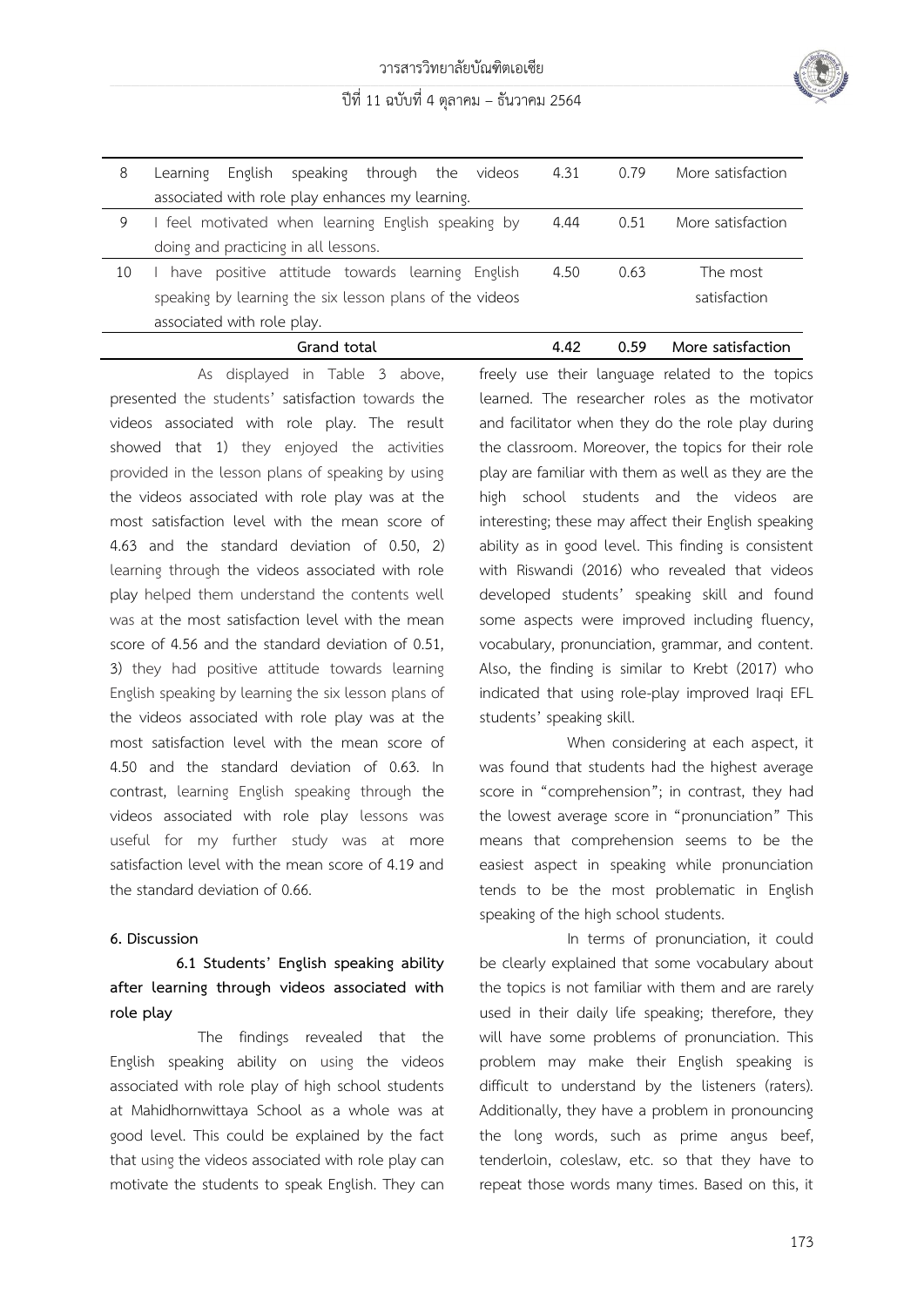

could be concluded that they faced the problem in the aspect of pronunciation of their English speaking ability. This finding is similar to Khalidah, Gultom and Harini (2013) who revealed that the most difficult aspect in speaking is pronunciation.

Regarding to comprehension, it is perhaps explained that the topics presented are familiar with students since the topics are related to their daily life. In addition, they had already seen from the videos provided from the researcher. Importantly, they had gained knowledge about those topics from the familiar characters in the videos and they explained quite clearly about those topics and language use, therefore, they can speak on the selected sentences or phrases to do their role play without trouble.

Based on the reasons above, the raters can understand the content and are easy to follow the English speaking presentation on their role play. This finding supports of Khalidah, Gultom and Harini (2013) who mentioned that the students had the highest score in the aspect of comprehension when they were evaluated the English speaking ability.

# **6.2 Students' satisfaction towards the videos associated with role play**

The findings show that the students' satisfaction towards videos associated with role play in overall was at more satisfactory level. From the open-ended questions, most students pointed out that they were more enthusiastic and happier and they had more chance to practice and enhance their English speaking skills effectively. By the way, it could be noticed that the students have positive attitudes towards using videos associated with role play to upgrade their speaking abilities. This is consistent with Riswandi (2016) who stated that You Tube based videos developed students' speaking skill and motivation. Also, Rahimy and Safarpour (2012) who insisted that role play enhanced the students' speaking performance and strengthened the students' attitude to speak.

In conclusion, the result of this study indicates that the using of videos associated with role play is effective in improving English speaking ability of high school students. It is hoped that the teacher and relevant persons who are interested in this method to apply in classroom teaching in order to improve students' English speaking ability.

## **7. Conclusion**

In conclusion, this research focused to study students' English speaking ability through learning videos associated with role play and retention. It also concerned the investigation of student's motivation after using videos associated with role play.

The results from the three objectives confirmed that videos associated with role play are an effective tool for enhancing and retaining the students' speaking ability. These high school students were motivated by the implementation. They enjoyed learning through videos associated with role play. They improved their speaking through interaction with friends through role play situations. The learning retention of these students slightly increased on the account of the two main factors: useful videos and role play method.

### **8. References**

1. Albahlal, F., S. (2019). "The Impact of You Tube on Improving Secondary School Students' Speaking Skills: English Language Teachers' Perspectives," **Journal of Applied Linguistics and Language Research.** Volume 6, Issue 2, 2019 (1-17).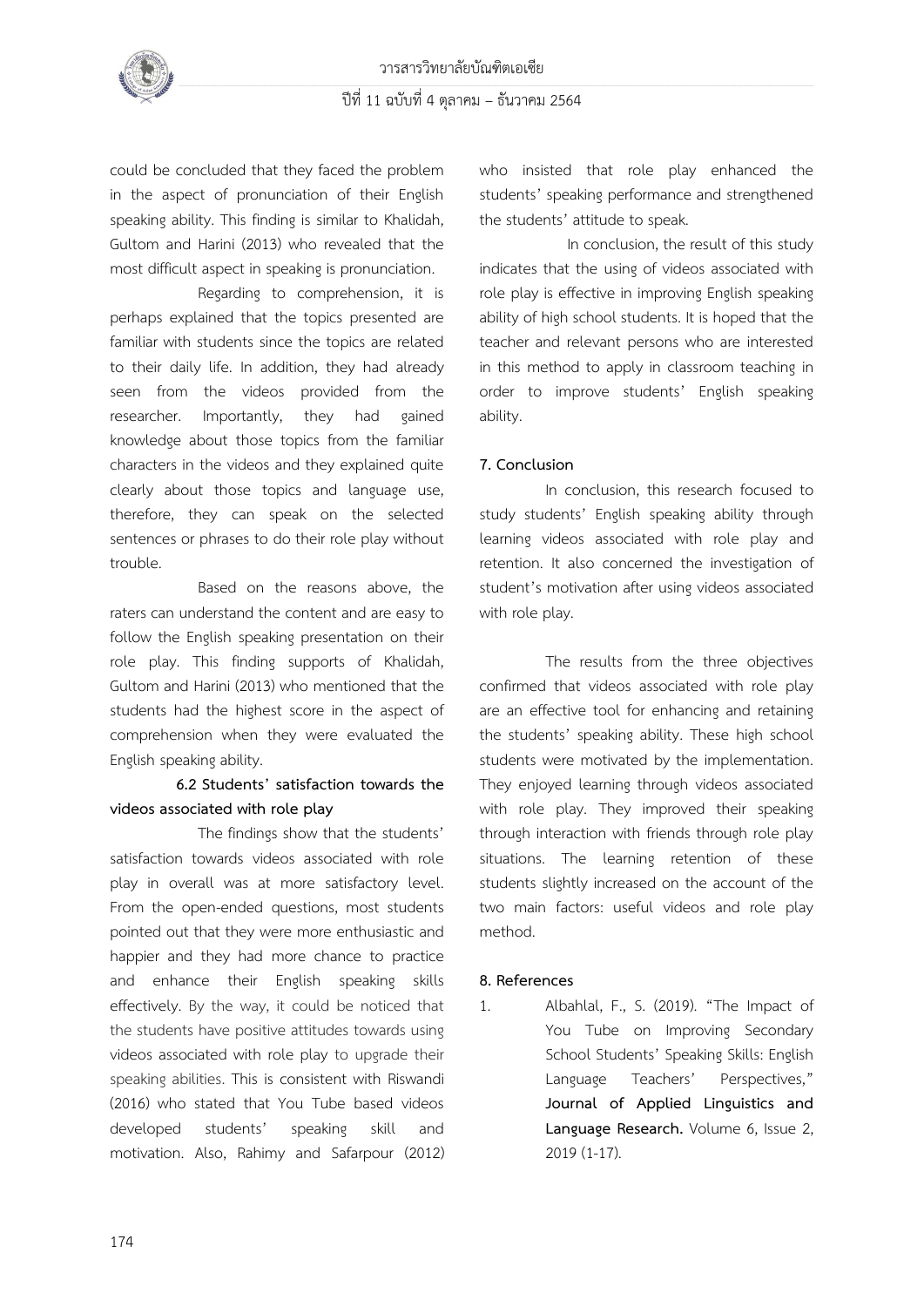# ปีที่ 11 ฉบับที่ 4 ตุลาคม – ธันวาคม 2564



- 3. Brown, H., D. (2001). **Teaching by Principles: An Interactive Approach to Language Pedagogy (Second Edition).** New York: Longman.
- 4. Hamouda, A. (2013). An Exploration of Causes of Saudi Students' Reluctance to Participate in the English Language Classroom. **International Journal English Language Education.** Vol.1, No.1. Retrieved on 19 September 2020 from http://www.macrothink.org/journal /index.php/ijele/article/view/2652/2234.
- 5. Huges, A. (2003). **Testing for Language Teachers.** Cambridge: Cambridge University Press. p.113.
- 6. Janudom, J. (2014). **Enhancing Students' Vocabulary Learning and Retention through Drama Activities.** Prince of Songkla University, Surat Thani Campus. Retrieved 7 August 2021, from

[http://www.culi.chula.ac.th](http://www.culi.chula.ac.th./)*.*

7. Kaovere, N., & Mbaukua, D. (2018). The Role of Role Play as a Teaching Method on Social Skills through the Development of English Language of Children at Junior Primary School Level: A Study of the Perception of the Namibian English Language Teachers, University of Eastern Finland. Retrieved 7 September 2021 from https://erepo.uef.fi/handle/123456789/2 0718

8. Kashiha, H. & Heng, C., S. (2013). **The Effect of Role-play on EFL Learners' Retention and Recall of Idiomatic Expressions**. Retrieved 7 August 2021, from [https://www.researchgate.net](https://www.researchgate.net/)

9. Kayi, H. (2006). "Teaching Speaking: Activities to Promote Speaking in Second Language," **The Internet TESL Journal,** Vol. XII, No.11. Retrieved 11 January 2021 from http://iteslj.org/Techniques/Kayi-TeachingSpeaking.html

10. Khalidah, U., Gultom, E. and Harini, T. (2013). **A study on the speaking ability of second year students of SMA N 2 SIAK HULU**. Retrieved 7 August 2021, from

[https://repository.unri.ac.id/xmlui/bitstre](https://repository.unri.ac.id/xmlui/bitstream/handle/123456789/2162/JURNAL) [am/handle/123456789/2162/JURNAL%2](https://repository.unri.ac.id/xmlui/bitstream/handle/123456789/2162/JURNAL) [0U](https://repository.unri.ac.id/xmlui/bitstream/handle/123456789/2162/JURNAL)mmi%20Khalidah.pdf?sequence=1

11. Khamkhien, A. (2010). **Teaching English Speaking and English Speaking Tests in the Thai Context: A Reflection from Thai Perspective.** Kasetsart University.

12. Krebt, M. D. (2017). "The Effectiveness of Role Play Techniques in Teaching Speaking for EFL College Students," **Journal of Language Teaching and Research.** 8(5): 865-866.

13. Madani. (2019). **Authentic Assessment of Speaking Skills in EFL Class.** etrieved 12 February, 2021 from [http://repository.iainbengkulu.ac.id/3784](http://repository.iainbengkulu.ac.id/3784/1/MADANI.pdf) [/1/MADANI.pdf.](http://repository.iainbengkulu.ac.id/3784/1/MADANI.pdf)

14. Nunan, D. (1991). **Language teaching methodology: a textbook for teachers**. New York: Prince Hall.

15. Rahimy, R., & Safarpour, S. (2012). "The Effect of Using Role-Play on Iranian EFL Learners' Speaking Ability." **Asian Journal of Social Sciences & Humanities, 1(3), 50–59.**